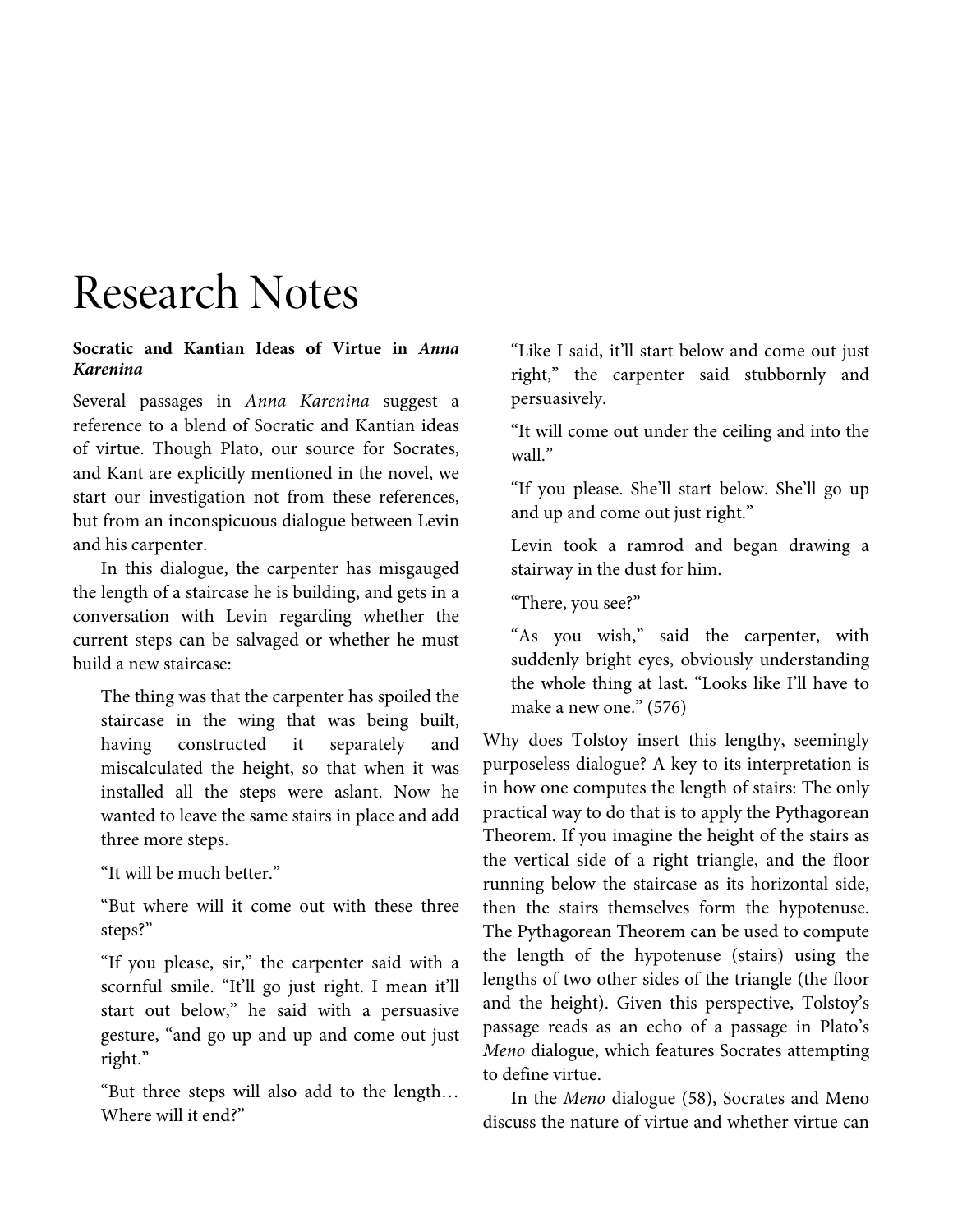be learned. Socrates states that the idea of virtue is always present in the soul and that "learning" about virtue is only a recollection. To prove that such recollection is possible, he calls for a slave and starts to draw geometric figures, giving the slave hints for calculating the length of the hypotenuse of a right triangle, applying the Pythagorean Theorem. The dialogue does not say what Socrates used for drawing, but the dimensions of the figures are given in feet, so it is likely that he used dust they were standing on. Even though Socrates only asks the slave questions and never states the theorem explicitly, the slave suddenly grasps the idea.

At this point Socrates lets the slave go; the philosopher has made his point that the idea of the Pythagorean Theorem had been present in slave's mind and that Socrates's questions only helped to formulate it. Virtue, according to Socrates, is similar, being always present in our souls.

Clearly, there are parallels between the *Meno* dialogue and the episode with the stairs in *Anna Karenina*. In both cases, a character talks with a man of lower social and educational standing and makes dust drawings that are related to the Pythagorean Theorem.

Levin's lesson in the dust fits neatly with his own pursuit of virtue, moral choice, and the meaning of life. Levin's quest is clearly important to Tolstoy, as after the title character has died and most of the plot drivers ended, the author dedicates the eighth and final section of the novel, in large part, to Levin's spiritual journey: "[M]oral choice is the lynchpin around which *Anna Karenina* turns" (Orwin 178). Throughout the section, Levin reads books by many philosophers, none of which satisfy him; finally, he speaks with a peasant, and this brief conversation stirs a swarm of thoughts in his head, after which he arrives at the principal ideas that one must "live for God, for the soul" (796), and that "if the good has the cause, it is no longer the good; if it has consequence—a reward—it is also not the good" (795). In other words, Levin, after rejecting

all he has read, discovers for himself that life should be lived in service of the good. Levin's thoughts might seem like a nod to Immanuel Kant, who wrote "if… morality… and virtue are to exercise any influence at all on our souls… they can do so only so far as they laid to heart in their purity as motives, unmixed with any view to prosperity" (254–255). Both Levin and Kant state that serving the good should be without any pursuit of reward. (By the time of writing *Anna Karenina*, Tolstoy probably had yet to read *The Critique of Practical Reason*, though he may have read *The Critique of Pure Reason* in 1869 (Круглов 137). However, according to the novel, Levin had read Kant, so a reference to this philosopher's teachings can be justified.)

Yet, we can identify a significant difference between Levin's worldview and Kant's teachings, which makes Levin in some respects closer to premodern philosophers, like Socrates, than to Kant, who believed that the moral law is the result of applying reason and logic: "More refined, though equally false, is the theory of those who suppose a certain special moral sense, which sense and not reason determines the moral law" (128). Levin takes a Socratic route to reaching his conclusion by looking within himself. He refutes that reason may be the source of his knowledge about virtue:

Was it through reason that I arrived at the necessity of loving my neighbor and not throttling him? I was told it as a child, and I joyfully believed it, because they told me what was in my soul. And who discovered it? Not reason. Reason discovered the struggle for existence and the law which demands that everyone who hinders the satisfaction of my desires should be throttled. That is the conclusion of reason. (797)

We can see that according to Levin, and contrary to Kant, notions of the good and of moral law cannot be derived by reason. Because Levin believes that "the necessity of loving my neighbor […] was in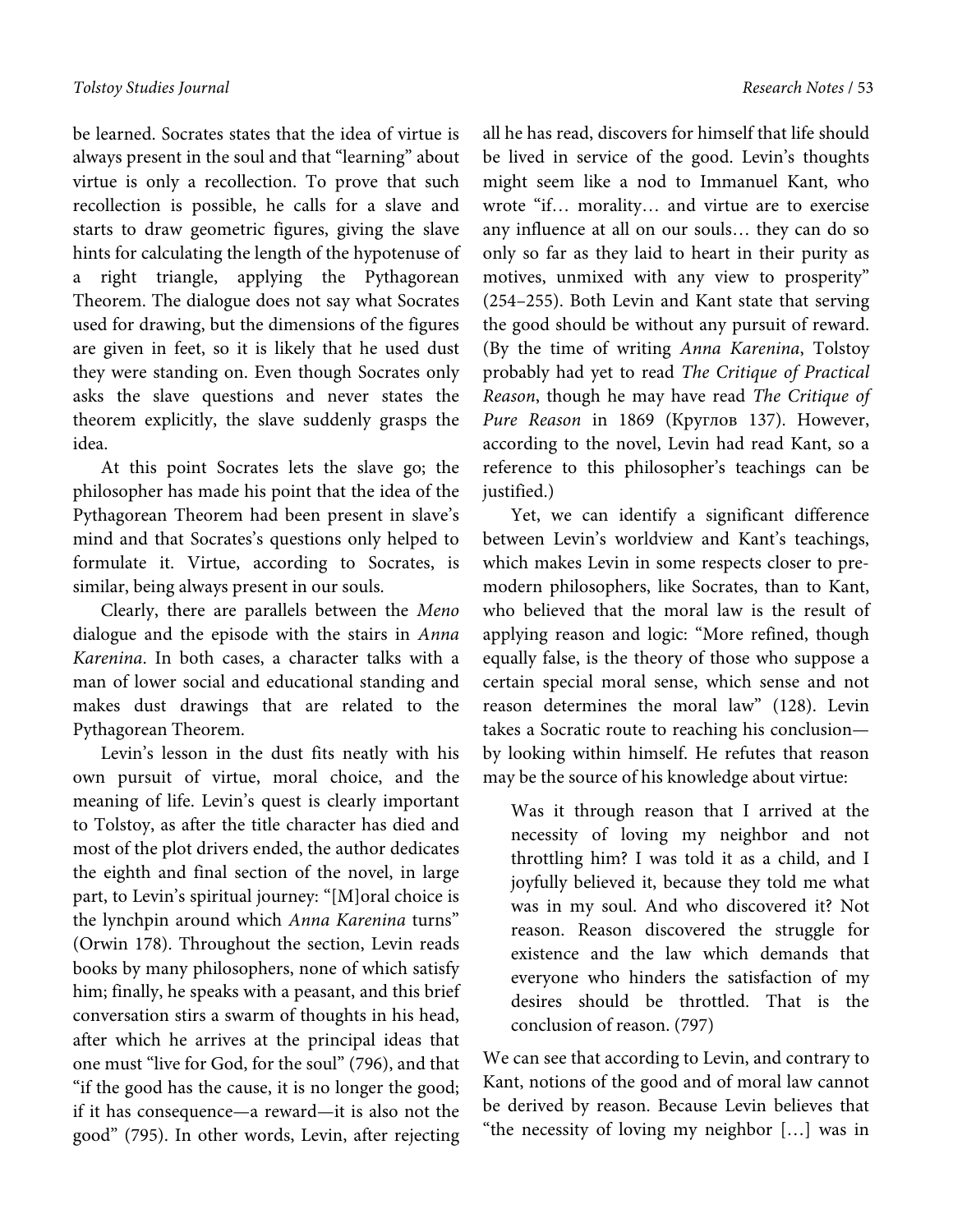my soul," the reader is brought back to Socrates, who argued in *Meno* that ideas are not explained to us during our lifetime, but are already contained in our immortal souls. This thought by Levin follows a very similar one within the same episode: "I haven't discovered anything. I've only found out what I know" (796).

Approximately at the time of writing *Anna Karenina*, Tolstoy came to a differentiation between reason (разум) and understanding (разумение), with the latter being similar to the ancient concept of *logos* (Medzhibovskaya 201– 203). One interpretation of reason's inability to grasp the notion of good is that this notion pertains to understanding, and not reason.

Levin uses himself as a source for truth not just in thought but in action. For example, when Levin encounters moral dilemmas, rather than applying reason and over-analyzing the issue, he relies on his an intrinsic (and not reasoned) knowledge of right from wrong. "[He] firmly knew *what* he had to do, he knew just as well *how* he had to do it all, and which matter was more important than another" (790–791).

Examples of Levin's moral judgments, which Tolstoy lists later, do not appeal to reason; rather, Levin somehow knows right from wrong in each particular case. As a result, we can gather that while Levin's *conclusion* regarding virtue is reminiscent of Kant, the method for *discovering* this virtue is more in line with Plato's *Meno*.

Next, we can see a possible pre-modern twist on Kantian teachings in the episode when Levin looks at the starry sky:

"Don't I know that the stars don't move?" he asked himself, looking at a bright planet that has already changed its position over the topmost branch of a birch. "Yet, looking at the movement of the stars, I cannot picture to myself the turning of the earth, and I'm right in saying that the stars move.

"And would the astronomers be able to understand or calculate anything, if they took into account all the various complex movements of the earth? All their astonishing conclusions about the distances, weights, movements and disturbances of the heavenly bodies are based solely on the visible movement of the luminaries about the fixed earth, on that very movement which is now before me, which has been that way for millions of people throughout the ages, and has been and will always be the same and can always be verified. And just as the conclusions of astronomers that were not based on observations of the visible sky in relation to the same meridian and the same horizon would be idle and lame, so my conclusions would be idle and lame if they were not based on that understanding of the good which always has been and will be the same for everyone, and which is revealed to me by Christianity and can always be verified in my soul." (816)

As Tolstoy was not writing an astronomical treatise, we should interpret this quote in the context of Levin's soul-searching. Clearly, Levin is consciously valuing his internal knowledge (that the stars move around him) over the conclusion that astronomers calculate (that we are moving with respect to the stars). Levin directly extends this method of discovery beyond astronomy to the understanding of the good. In other words, in this passage, Levin supports the method for finding virtue that Socrates champions in Plato's *Meno* dialogue—virtue and other knowledge can be found (and verified) from within one's soul. A different interpretation of this scene, though not contradicting the one above, is presented by Medzhibovskaya: Levin here rejects a traditional one, for instance, promoted in the Plato's *Gorgias* dialogue—argument that *logos* reveals itself to people via the motion of celestial bodies (210).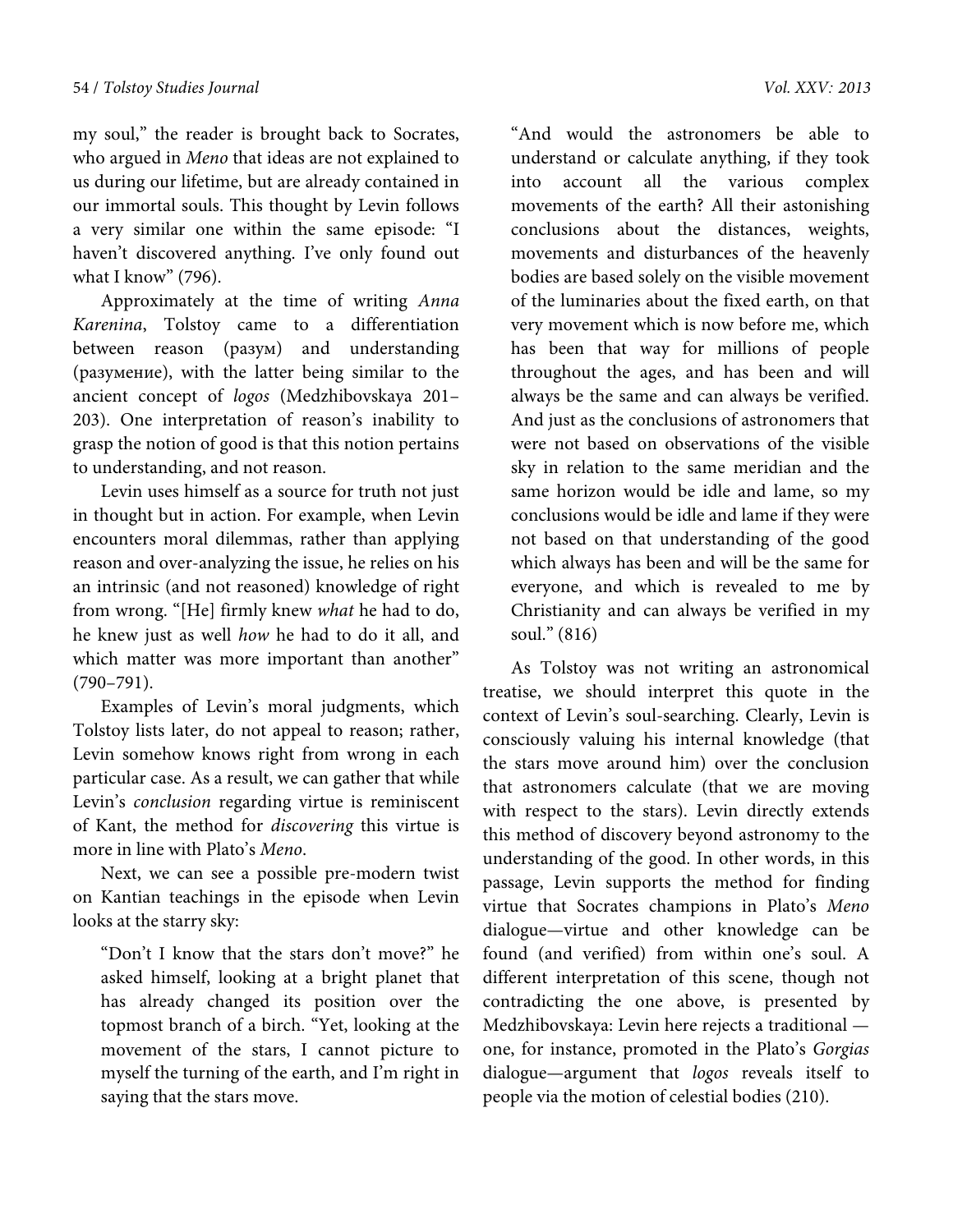At the same time, Tolstoy's juxtaposition of the starry sky and the good in one sentence reminds us the most-often quoted sentence from Kant: "Two things fill the mind with ever new and increasing admiration and awe the oftener and more steadily we reflect on them: the starry heavens above and the moral law within" (260).<sup>1</sup> In fact, later Tolstoy would use this quote from Kant as an epigraph to his book *On Life* (*PSS* 26: 313).

The juxtaposition, however, was made before Kant; it can be traced to antiquity, as Boethius made it in the early sixth century:

Was my garb and mien like this when I explored with thee nature's hid secrets, and thou didst trace for me with thy wand the courses of the stars, moulding the while my character and the whole conduct of my life after the pattern of the celestial order? (17)

Philosophy mirrors the science of the day. Kant lived in the age of a triumph of heliocentric Newtonian physics, which matches his faith in reason and logic as the source of truth; in his monologue, Levin, on the other hand, says that "the stars move," choosing a non-Newtonian worldview, similar to the geocentric one in antiquity. We may as well extend the choice of antiquity-like worldview from the first part of Levin's formula (the sky) to the second one (the idea of the good, for Levin, or the idea of the moral law, for Kant). As a result, yet again, Tolstoy presents the reader with Levin's perspective, which sounds Kantian in conclusions, but is pre-modern in the way in which it rejects logic and embraces using oneself as a source.

From a passage reminiscent of the *Meno* dialogue on the source of virtue, to Levin's own Kantian-sounding, but internally-discovered conclusions, this note makes one key argument: that Levin's *formula* for virtue is Kantian, but that its *origin* is pre-modern. Perhaps, Tolstoy hoped to help his readers to find true virtue as he

understood it: unique, universal, and intuitively possessed by all.

> Alexandr Draganov Independent Scholar

## **Notes**

The author would like to thank Michael Denner, Anna Draganova, and Francisco Prado for helpful feedback. Quotations from *Anna Karenina* are from the Pevear and Volokhonsky translation.

1. Levin's thoughts about starry sky also point to Tolstoy's entry in his notebook on March 12, 1870: "What does it mean when we say that celestial bodies move following ellipses (Kepler's l[aw])? Does it mean that they move this way? This means only that I perceive them in motion, and time, and space, and ellipses are only forms of my mind, my ideas. We thought that the sun moves, then thought that the moon makes circles, now we think that the earth makes circles" (*PSS* 48: 117). It is quite possible that this notebook entry is an implicit reference to Kant, who writes a lot about space and time as intuitions in "The Critique of Pure Reason" (23–35). Less than a month later, on April 11, Tolstoy makes another entry, where he laments that Kant's teachings are forgotten or not widely known: "We did not know and forgot methods of Plato, Descartes, Spinosa, Kant, indep[endent] toilers, terrifying in their isolation and depth" (*PSS* 48: 126).

#### **Works Cited**

- Boethius. *The Consolation of Philosophy*. London: Elliot Stock, 1897.
- Kant, Immanuel. *The Critique of Practical Reason*. Mineola, NY: Dover Philosophical Classics, 2004.
- Круглов, А. Н. *Кант и кантовская философия в русской художественной литературе*. Москва: Канон-плюс, 2012.
- Medzhibovskaya, Inessa. *Tolstoy and the Religious Culture of His Time: A Biography of a Long Conversion, 1845*–*1887*. Lanham: Lexington Books, 2008.